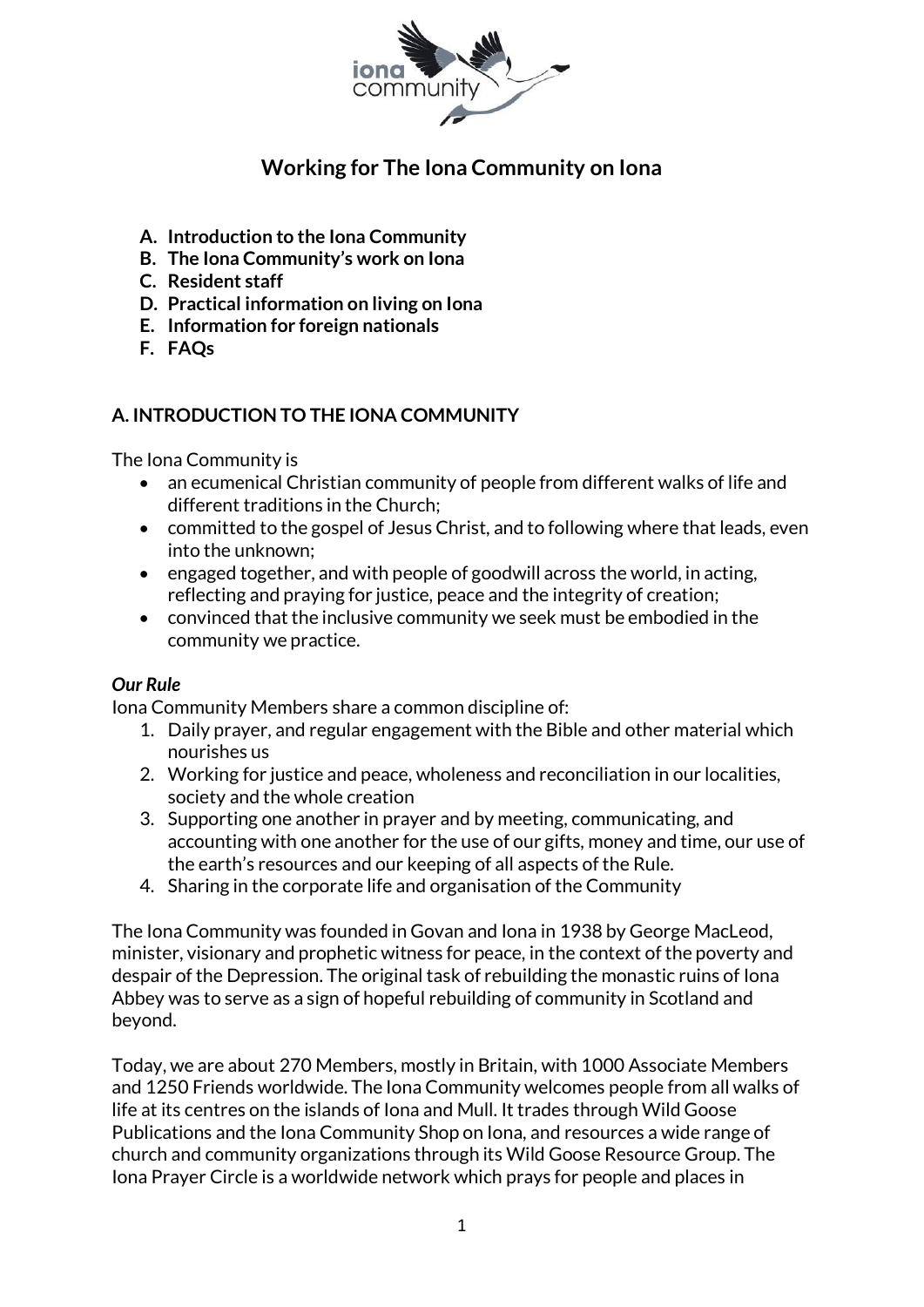

distress. Coracle and E-Coracle are the magazines of the Iona Community, which seeks the exchange of thoughts and ideas as a basis for finding common ground. There is a monthly e-newsletter from the Leader of the Iona Community.

Through participating in Family Groups, Regional Groups and Common Concern Networks, Members, Associate Members, Friends and the Young Adults Group share concerns, faith and tasks: a common life together.

### *Iona Abbey Centre*

Each week, the Resident Community lead a programme and experience of living in community for up to 44 guests a week from all over the world. We also continue our ministry to the many visitors who come to Iona for the day, or who stay at other centres on the island.

The Resident Community will lead daily worship in the Abbey Church and the Community's book and gift shop will be open.

The Community's outdoor centre at Camas, on the nearby Ross of Mull, will also be open during 2022.

#### **More Information**

For more information about The Iona Community in general, explore the website [www.iona.org.uk](http://www.iona.org.uk/)

# **B. THE IONA COMMUNITY'S WORK ON IONA**

After 3 years of being closed to guests, the Abbey Centre reopened in 2021, with a completely renovated building and new facilities.

The Abbey Centre exists as a resource and a challenge, not only to ourselves and to all who visit, but also to the wider Church and indeed to people of all faiths and of none.

The agreed priorities for the Abbey Centre are to:

- 1. Offer all who stay at the Abbey Centre a clear experience of the concerns of the Iona Community as reflected in our Rule, our Working Principles and our Charter.
- 2. Develop a model of radical hospitality in the intentional common life of the Community, , offering:
	- A warm welcome
	- Deep encounter and challenge
	- An enriching rhythm of work and worship / prayer and action.
- 3. Prioritise as guests in our centres, those living with social, physical, mental and economic disadvantage, alongside a wider diversity of guests and visitors, building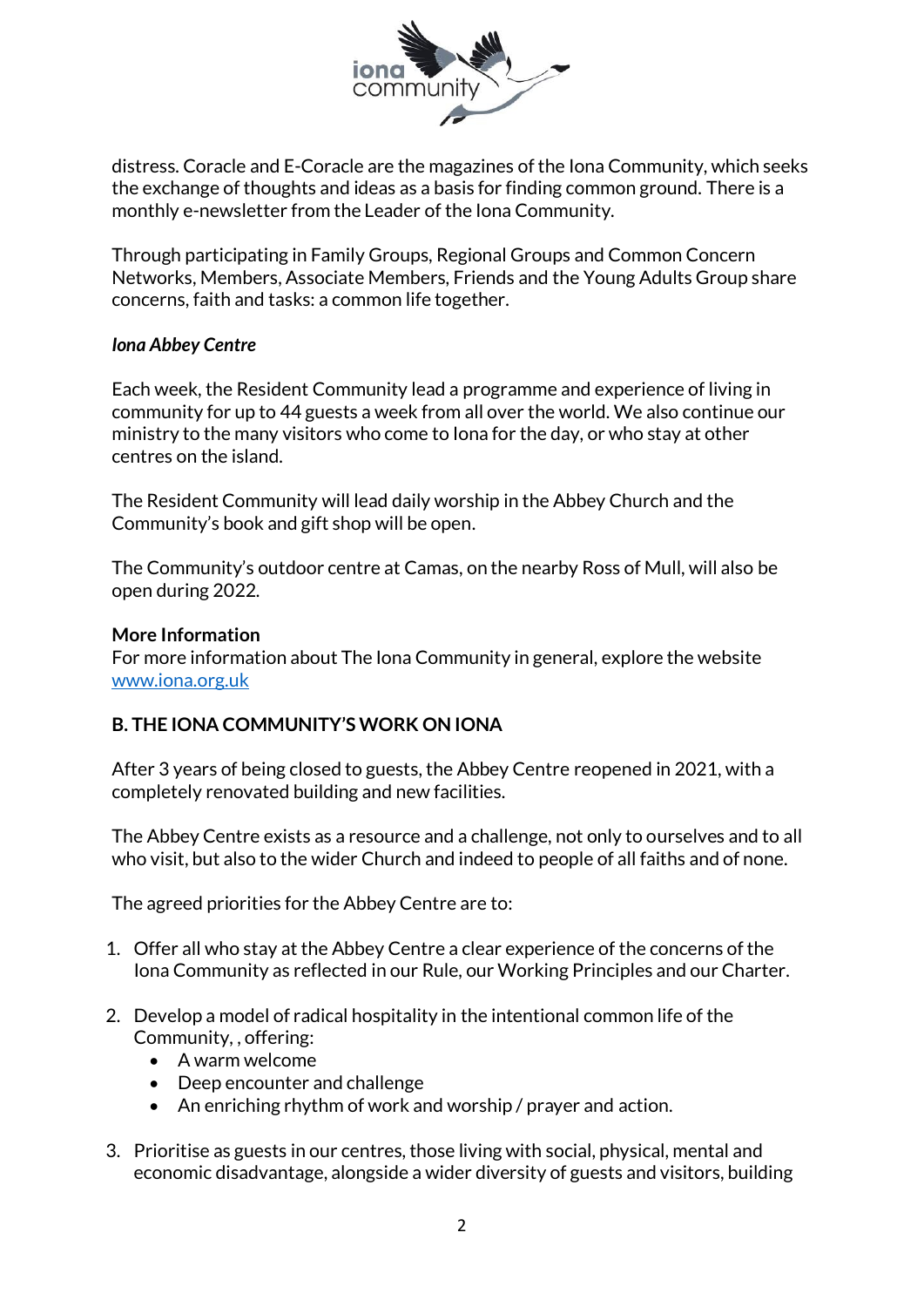

sustainable relationships before, during and after their stay.

- 4. Facilitate a model of worship, prayer and reflection as part of everyday life, enabling members, guests and visitors to make more meaningful their Island Centre experiences and their lives.
- 5. Offer innovative programmes, which challenge participants to work for peace, social justice and the integrity of creation, and explore the development of an Iona Community Learning and Equipping Framework, along with the local and wider community.
- 6. Maximise the extraordinary dedication, skills and expertise of our staff and volunteers, through ensuring optimal staffing levels, clear roles and responsibilities, robust supervision and support, and opportunities for training and innovation.

*(From the executive summary of the 3-year strategic plan for the Iona Abbey Centre)*

We hope this means that those who come to our centres will experience them as:

- *safe places*, in which to explore the meaning of Christian life together, both within the life of the mainstream churches and also within the many new ways of being church, and how to live a committed Christian life in a multicultural and multifaith world;
- *places of openness*, where people at different stages on their personal journeys can share and learn from each other what God is saying to and through them, and through the story of the Iona Community and the world-wide church;
- *empowering places*, from which people may go forward on their pilgrimage strengthened and emboldened to make a difference in the world in which they live.

# **C. RESIDENT STAFF**

The Abbey Centre is run by a team made up of staff and volunteers most of whom live in our accommodation, or are island residents.

Resident Staff are given an employment contract for a fixed period of time (usually a maximum of 3 years). You have your own room in shared accommodation, and all meals are provided. You receive the Islands Allowance of £662 per month. See Terms & Conditions for more information.

As well as the job description, employees on Residential Terms and Conditions are held accountable to:

#### *The Common Life Commitment:*

Being a part of the resident staff, working for the Iona Community, entails more than doing a job; it is a way of life. We live and work together here, and as a Residential Staff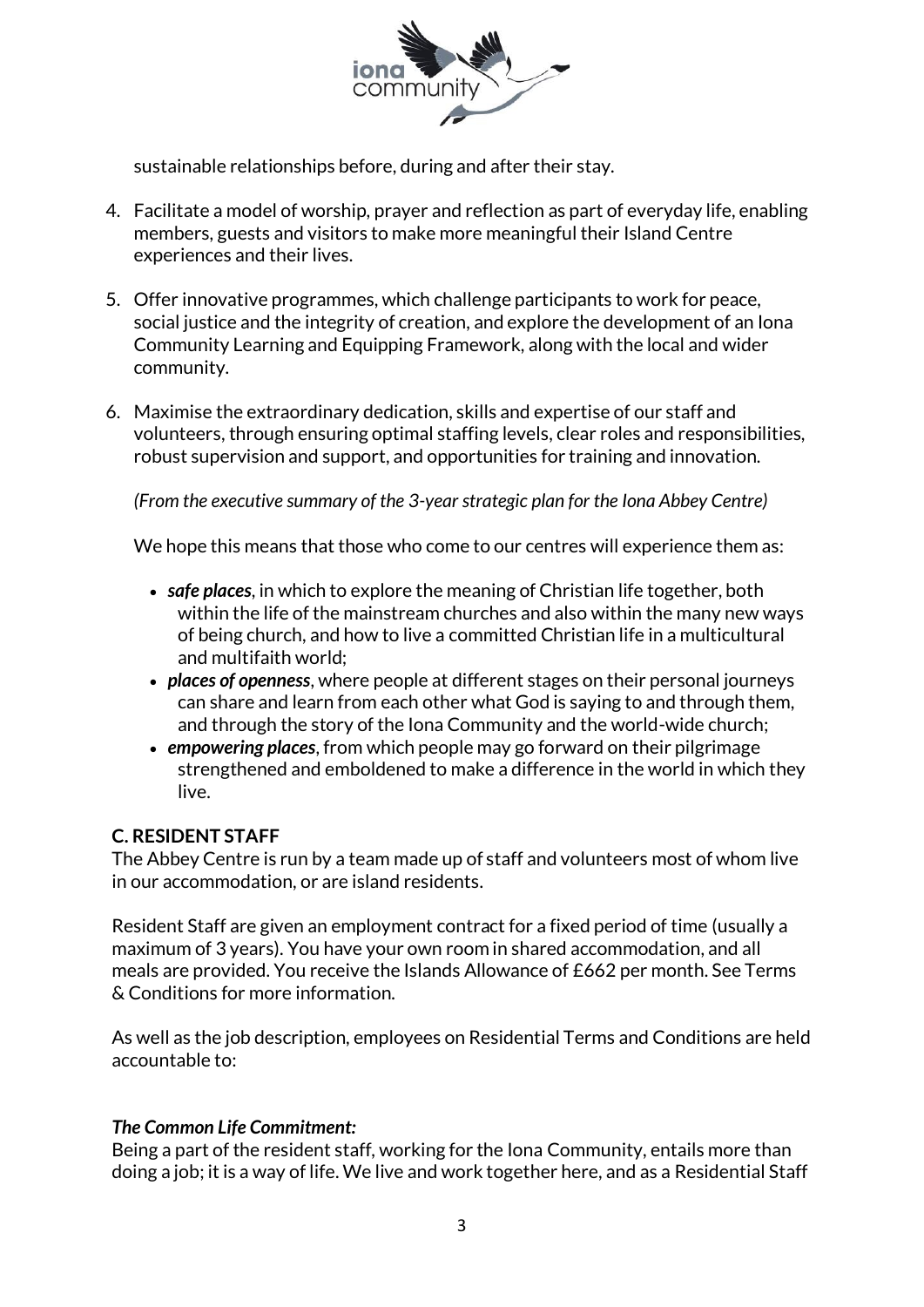

community are committed to sharing a common life of work, worship and recreation with each other and with the volunteers and guests, throughout the season. Living like this is a rewarding, but also a vulnerable and challenging experience. Our life together here is a commitment. We are accountable to one another for upholding this commitment and we express this commitment through regular meetings with one another.

In many ways this is a counter cultural way to live, in a world of rampant individualism and the seeking of privatised, individual rights. Our commitment to a common life on Iona is a sign that there are other ways for people to live. The Iona experience for many staff is intense and deep, even life-changing: strong friendships may be formed, a deeper relationship with God formed, self-confidence boosted as individuals are valued and listened to and untapped skills are discovered and released. The pressures of work can, for some people, feel unrelenting. Time off and taking holidays is crucial for everybody. If at any stage staff feel overwhelmed by their role, they should talk with their line manager in the first instance. Section 2 below outlines the additional support we offer.

Attending morning and evening services is part of our common life commitment and part of our living and working together. These services are the responsibility of the Abbey Warden, but all members of the Resident Staff are expected to share in the leadership of services as and when able, beginning with the simpler services, and moving on to those which require more experience and preparation.

Participating in the common life is a way of living that can provide friendship, support and encouragement. It enables us to hold each other accountable, to embrace our differences and celebrate our similarities. Together we recognise our different working patterns, learning preferences, and ways of communicating. This makes our life on Iona interesting, challenging and fulfilling. So, while we all have our own daily work, it is our commitment to the common life and the building, receiving and celebrating of community that makes working on Iona far more than just a job.

In practice, this means:

- 1. **Shared Tasks** include participating in tasks on a rota basis and, for some, first aid and safeguarding responsibilities.
	- a) Leading, or assisting with, daily morning and evening worship in the Abbey Church (or elsewhere)
	- b) Chairing and participating in the shared meals for employees and volunteers
	- c) Acting as Duty First Aider or Safeguarding Officer for the Abbey Centre
	- d) Acting as a "buddy" to new volunteers
- 2. **Community Building:** working at building community over the season and each week by sharing meals with each other and with Abbey guests, participating in daily worship services and living in shared accommodation.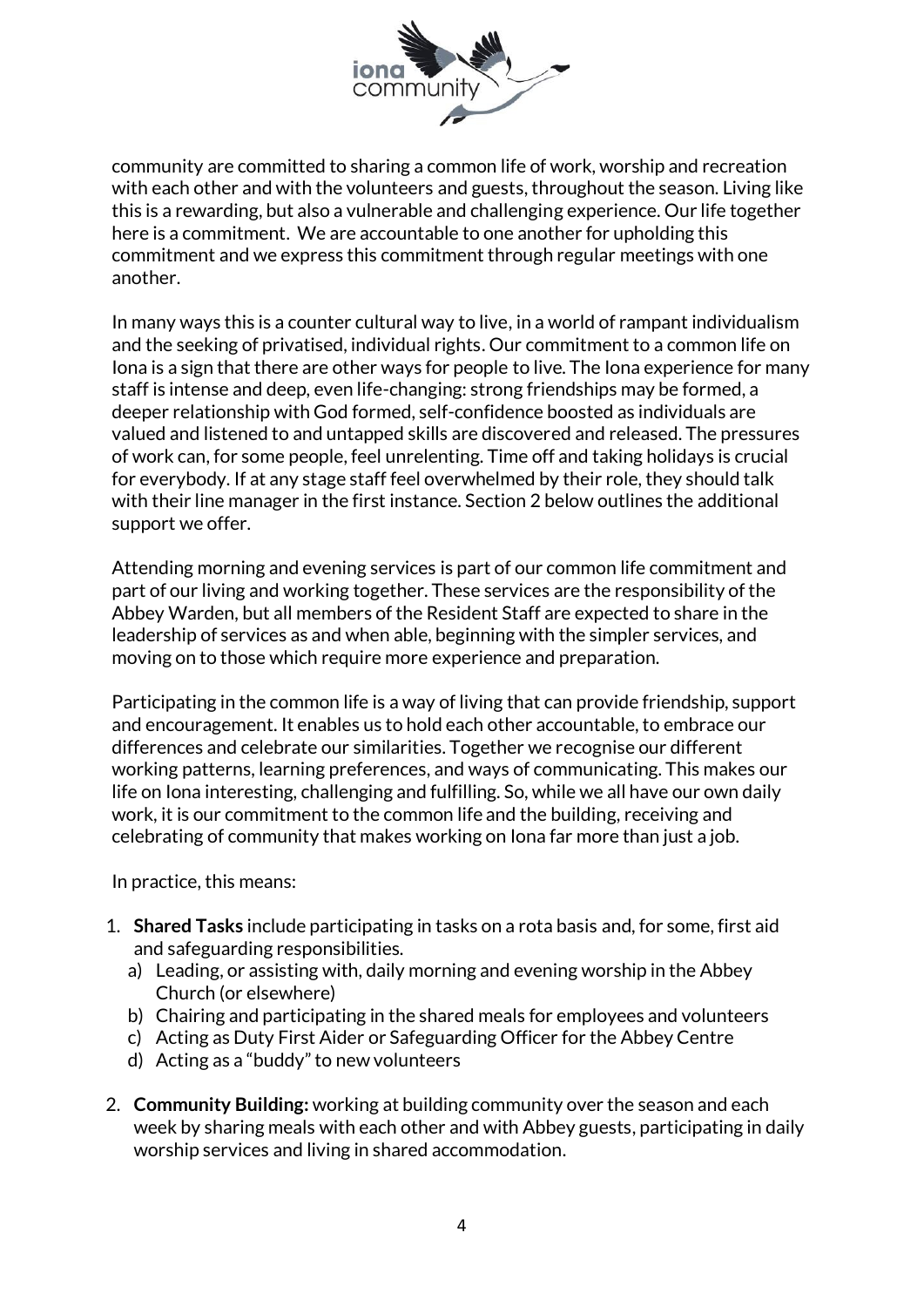

The Iona Community recognises that this is a demanding set of commitments, and offers support in various ways:

- 1. Regular Line Management meetings
- 2. Regular staff meetings to discuss issues around the Shared Tasks and Community Building aspects of the commitment
- 3. Externally facilitated space for reflection is offered regularly throughout the season, and at the end of your contract
- 4. An Employee Assistance provider offers all Iona Community Staff a 24-hour help line and also access to the confidential counselling service

# **D. PRACTICAL INFORMATION ABOUT LIVING ON IONA - THE BENEFITS OF WORKING HERE**

### *Environment*

Iona is a very small 'island off an island' just 1 mile wide by 3 miles long and is one of the islands of the Inner Hebrides of Scotland. Iona is a 10-minute ferry ride from the Isle of Mull. Iona has a resident population of approximately 150.

Influenced by a warm sea current from the Caribbean, Iona's climate is often windy, cool and wet, making waterproof and warm clothing essential. Overlooking the Atlantic Ocean, Iona provides a beautiful work environment. The island draws the interest of thousands of people who journey to its shores each year.

#### *Full Accommodation and Meals*

All Resident Staff posts, regardless of duties, are offered at the same monthly allowance, plus full board and lodging.

Meals are provided to all employees and volunteers. Most meals are eaten together in community. All Resident Staff are assigned a private bedroom in one of our properties with access to a kitchen, bathroom, laundry room and common area. Due to space constraints, we are not able to accommodate non-working relatives, including children. Appropriate accommodation may be available for those who have documented disabilities.

#### *Pension Scheme*

The Iona Community also offers a contributory pension scheme linked to the allowance.

#### *Rhythm of the Week and Holidays*

On Iona, the normal work week is 7.5 hours a day, 5 days per week plus the time committed to scheduled and shared tasks which are part of the common life. It must be recognised that in coming here we commit to spending additional time beyond our job role in shared tasks on a rota basis (see above under 'The Common Life Commitment'). The pace is busy, but staff receive two days off (which may be split) per week. On days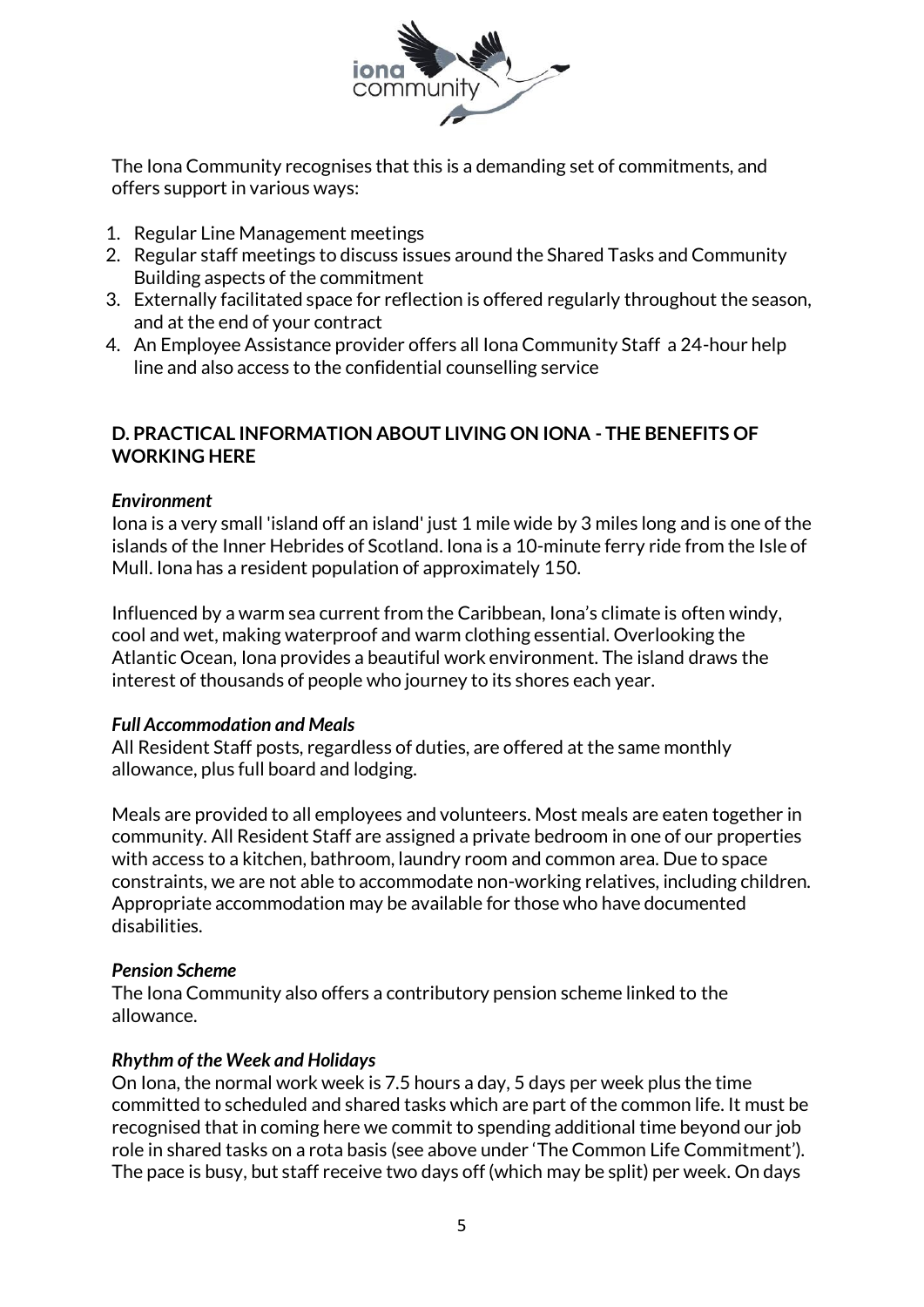

off residents can sign out of meals and are not included on the rota for leading worship. Flexibility is required as some roles (such as Sacristan, Cook, Housekeeper) work "split-shifts" and sometimes you may be expected to work early in the morning or late in the evening, with some weeks being more work-intensive than other weeks. Residents receive 6 weeks holiday per year, pro rata, including bank holidays.

Flexible working allows staff to change their pattern or total hours of working through discussions with their line manager (taking into consideration the needs of the Community).

Maternity, Paternity and Adoption leave and pay arrangements are available to eligible staff, which include a pay scheme for those who have been employed by the Community for at least 26 weeks ending with the expected date of childbirth or adoption.

#### *Free Car Park*

Staff who have a car will usually need to utilise the long-stay car park located in Fionnphort on the neighbouring isle of Mull as car permits are only granted by the Council to long term residents.

#### *Banking*

Allowances are paid directly into UK bank accounts. If you are from outside the UK, detailed instructions about setting up a UK bank account will be given with your contract packet.

#### *Telephones, Internet Access & Radio*

Staff have access to a landline telephone with an out of hours direct line number for friends and family. You will be given a work e-mail address, which can be accessed through your work computer. This email address must be used for all work use. Internet access is provided but it can be slow and unreliable. The signal for mobile phones varies according to the service provider; currently EE provides the strongest signal. Further instructions regarding landline phone usage is explained during the induction process for new staff. It is difficult to find a good radio signal.

#### *Medical Coverage*

There is no doctor on Iona; employees register with the local surgery at Bunessan on Mull. Medical advice is available by telephone, online or in person at Bunessan surgery via a triage system. All Iona Community Resident Staff are provided service by the Doctor free of charge under the current United Kingdom National Health Service, but prescription drugs sometimes require payment. Further information is supplied in the contract packet.

#### *Insurance*

The Iona Community is responsible for personal belongings being insured to a maximum of  $£1,000$  against theft and other risks, but not against loss or accidental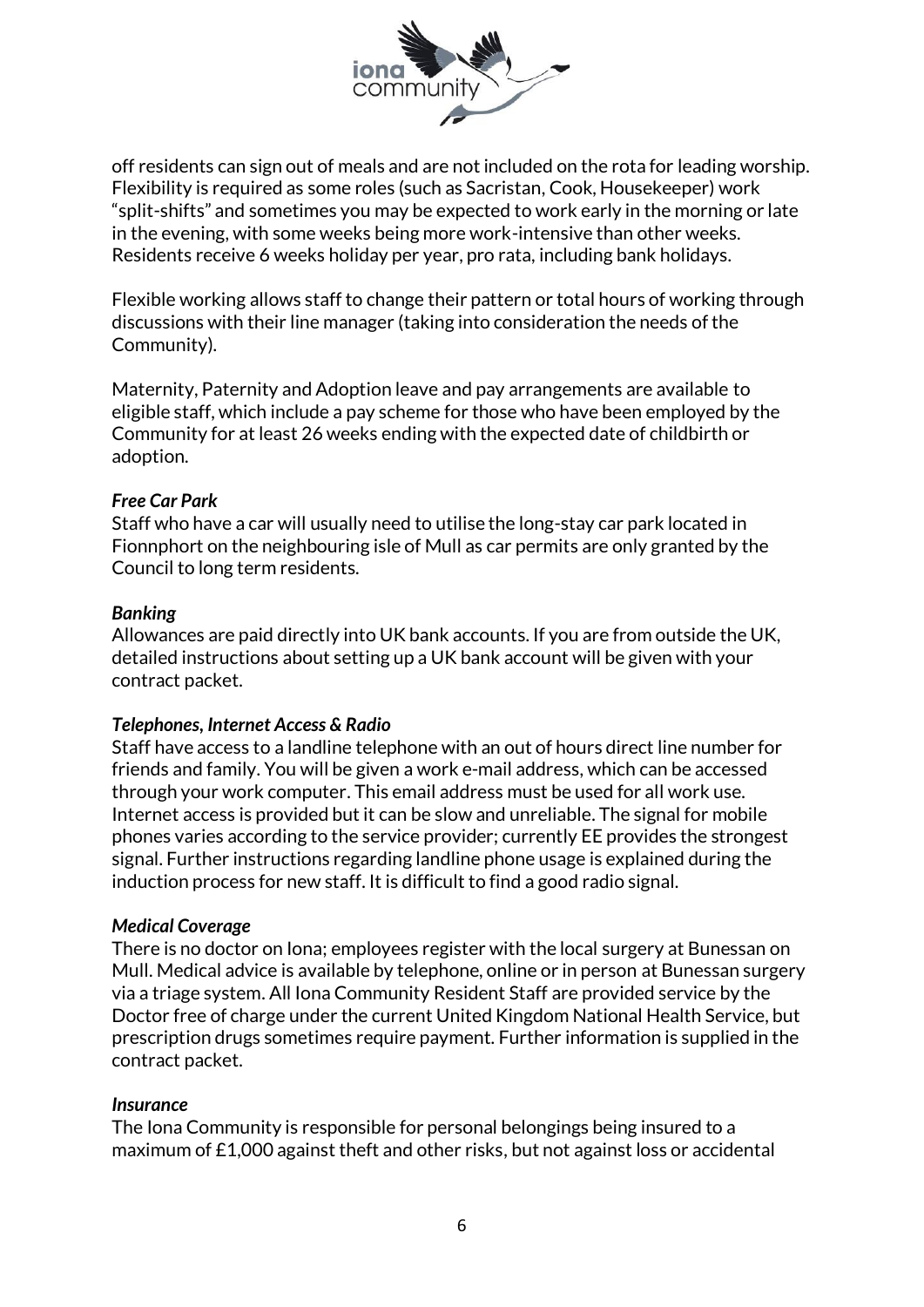

damage. It is at the discretion of individual staff members to purchase renter's insurance.

# *Staff Induction and Training*

All new employees receive an induction and training process at the start of the season, which aims to assist a new member of staff to perform effectively in the job role and within their work environment.

### *Employee Handbook*

All new staff members receive an employee handbook during the induction process. The purpose of this document is to provide access to helpful information for staff. It is a useful reference point throughout the employment period.

Areas covered by these resources are:

- · Organisation Ethos
- · General Terms and Conditions of Employment
- · Important Contact Information
- · Resident Staff Support Systems
- · Common Life Responsibilities
- · Practicalities of Being a Resident Staff Member
- · Policies and Procedures
- · Health and Safety Information

#### *Probation Period*

New 3-year appointments to the Iona Community Abbey Centre are subject to a probationary period of 6 months. Probationary periods for shorter term contracts will vary. The probationary period is a positive two-way process designed to assist new staff to integrate into their new role, with emphasis on support and development. This period of probation offers training and gives the opportunity to develop, with relevant guidance, the necessary skills to carry out the job effectively.

#### *Additional Support Provided to Staff Working on Iona*

The Relocation Assistance Scheme for new appointments is a contractual benefit based on length of service. Where relocation assistance is offered, this will be detailed in the letter of appointment.

# **E. INFORMATION FOR FOREIGN NATIONALS**

We encourage all interested applicants from outside the UK to work with us on Iona. However, current UK Immigration Law states that it is not possible to appoint someone from outside the UK if there is a suitable candidate from within the UK.

#### *Obtaining a Work Visa*

Following the UK leaving the European Union on 1 January 2021, If you are not a UK national and do not have the right to work in the UK, in most cases, it will be necessary for you to obtain right to work under the Skilled Worker - Tier 2 (Minister of Religion)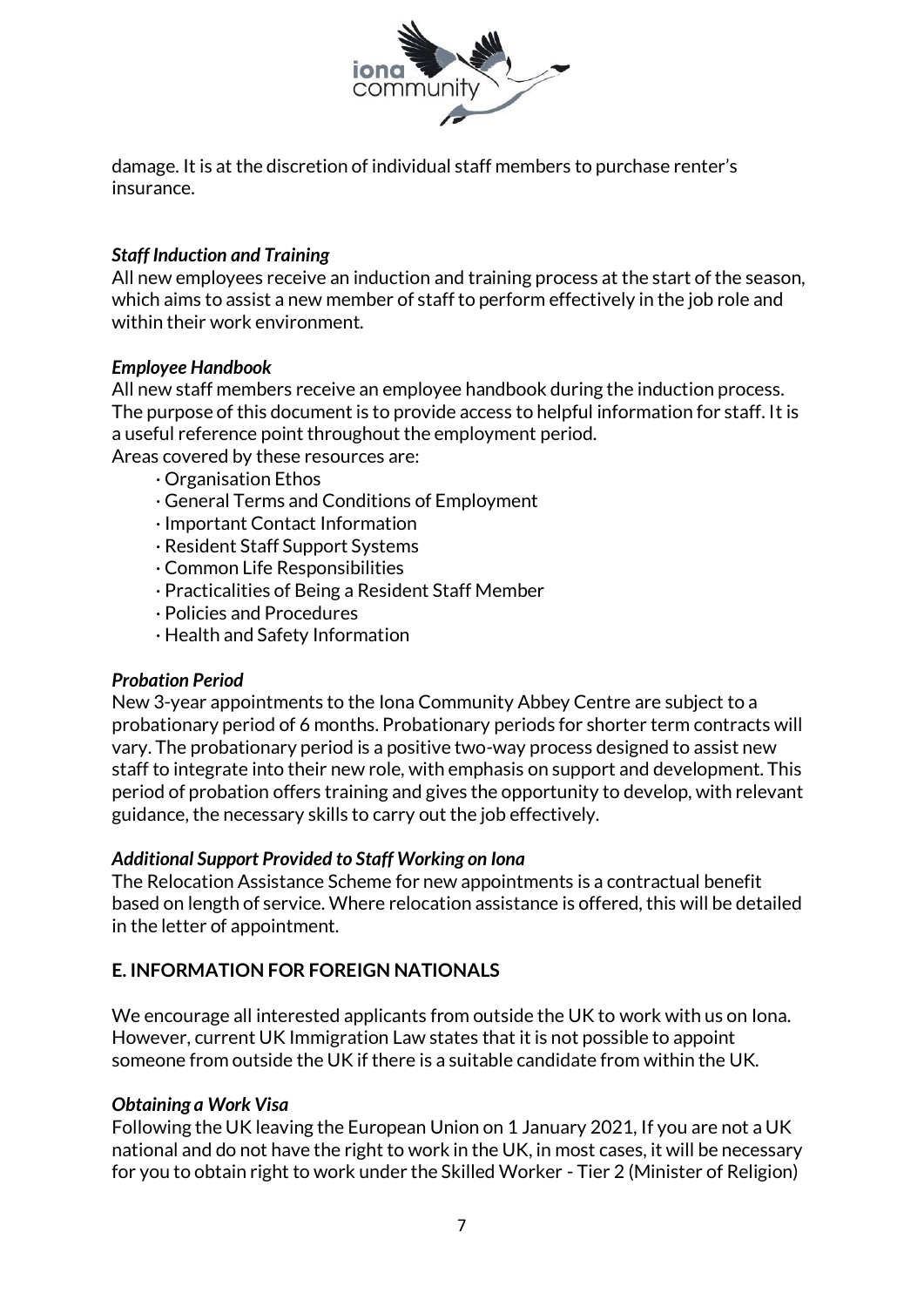

category. The Iona Community is an 'A-level' sponsor. This enables the organisation to attain Certificates of Sponsorship (CoS) under Tier 2 of the Points Based System (PBS). Please see two locations for more information:

- 1. The United Kingdom Borders Agency (UKBA) website has specific immigration guidance: http://www.ukba.homeoffice.gov.uk/visas-immigration/working/tier2/
- 2. Please also see our visa guidance information which has details about the process of application to the Tier 2 category for non-EU/EEA candidates.

### *Opening a Bank Account in the UK*

All staff members are requested to open or possess a UK bank account to allow the Iona Community to pay them. An instruction sheet regarding the current arrangements for applying for a UK bank account for non-EU staff is given in the contract packet.

### *Obtaining a National Insurance Number*

Employees pay National Insurance contributions (NICs) whilst working for the Iona Community (subject to earnings). NICs are collected by HM Revenue & Customs through the Payroll system and go towards benefits, such as unemployment benefit, the National Health Service (NHS) and the state pension.

Once a new staff member is hired to work for Iona Community, if a staff member does not already have a National Insurance number, they will receive instruction information on how to apply for a NI number.

# **F. FREQUENTLY ASKED QUESTIONS:**

# *Do I need to be a Christian to work with the Iona Community?*

The Iona Community believes God is relevant in all parts of our lives. Work, worship and recreation interweave into a common life. Worship is a central part of this common life together, a focus for our faith. While we do expect employees to be in sympathy with the Christian tradition and the aims and objectives of the Iona Community, you don't have to be a Christian to work with the Iona Community.

#### *Can a partner and/or dependents accompany me?*

It should be stated at the time of interview if a resident staff member intends to be accompanied by their partner. We would positively try and appoint the partner to one of the established posts within the complement if they were seeking employment and suited to the post.

In the event that there was no vacant resident Community post, subject to the availability of accommodation, the partner will be offered a long-term volunteer appointment enhanced with the payment of the dependant's allowance and the resident holiday allowances. Due to space constraints, they would have to share accommodation.